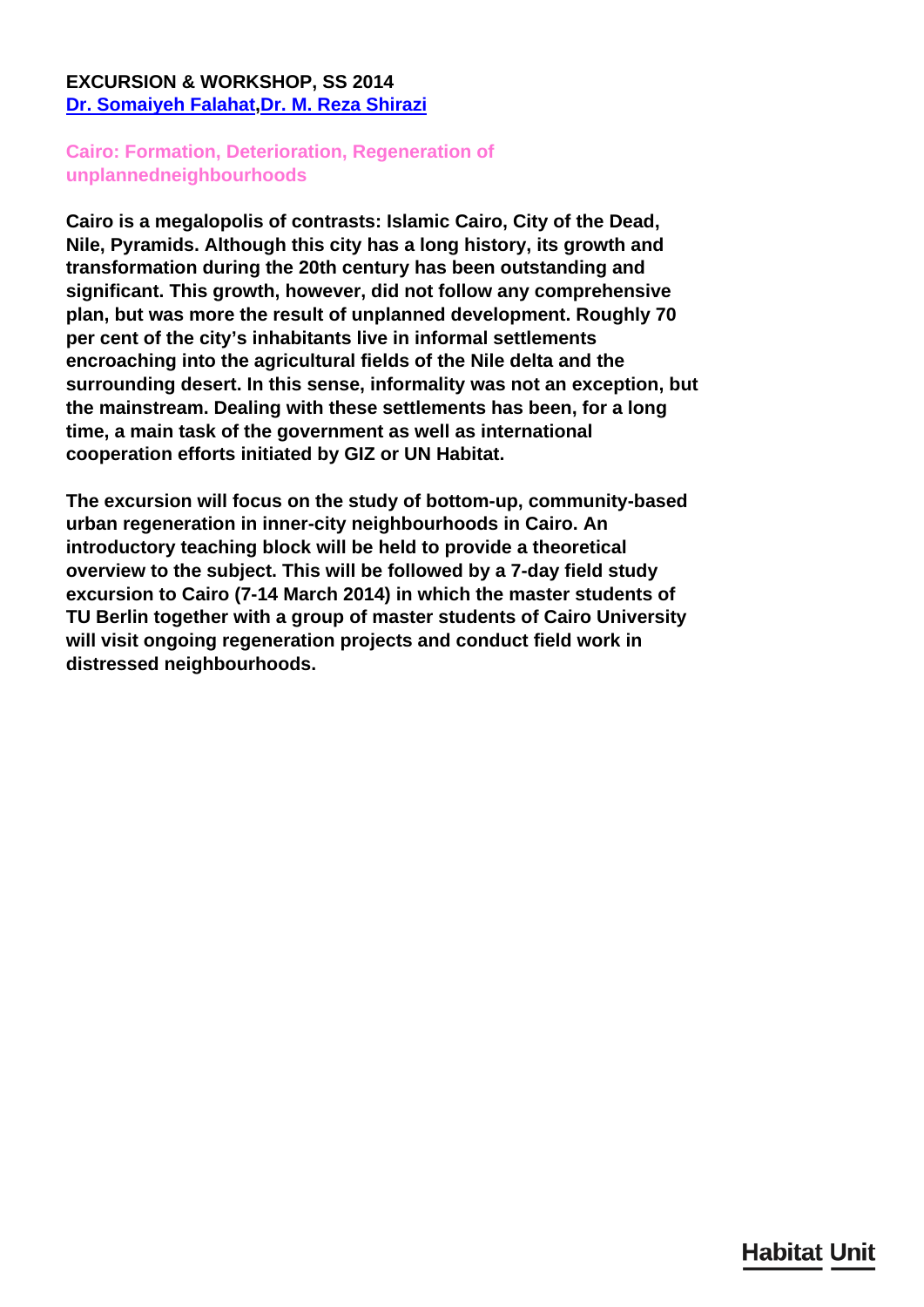# Cairo March 7 - 14, 2014



# Formation, Deterioration, **Regeneration of unplanned** neighbourhoods in Cairo

Cairo is a megalopolis of<br>contrasts: Islamic Cairo, City of the Dead, Nile, Pyramids. Although this city has a long history, its growth and transform-<br>the master students of TU Berlin<br>ation during the 20th century has<br>together with a group of master been outstanding and significant. This growth, however, did not follow any comprehensive plan, but was more the result of unplanned development. Roughly 70 per cent of the city's inhabitants live in informal settlements encroaching into the agricultural fields of the Nile delta and the surrounding desert. In this sense. informality was not an exception, but the mainstream. Dealing with<br>these settlements has been, for a long time, a main task of the government as well as international cooperation efforts initiated by GIZ or UN Habitat.

The excursion will focus on the study of bottom-up, communitybased urban regeneration in inner-city neighbourhoods in Cairo. An introductory teaching block will be held to provide a

theoretical overview to the subject. This will be followed by a 7-day field study excursion to<br>Cairo (7 - 14 March 2014) in which the master students of TU Berlin students of Cairo University will visit ongoing regeneration projects and conduct field work in distressed neighbourhoods This excursion is supported by Participatory Urban Regeneration Programme (ZTG/TU Berlin),<br>organized in cooperation with **Habitat Unit and Cairo University.** 

#### Application

Travel cost to Cairo will be provided to a limited number of<br>TU Berlin master students who are required to send a motivation<br>letter and CV to Dr. Somaiyeh Falahat/ Dr. M. Reza Shirazi under: pur.cairoworkshop@gmail.com

Application deadline<br>February 16, 2014

Dr. M. Reza Shirazi m.shirazi@mail.tu-berlin.de Excursion



This excursion is supported by Participatory Urban Regeneration Programme (ZTG/TU Berlin), organized in cooperation with Habitat Unit and Cairo University. Travel cost to Cairo will be provided to a limited number of TU Berlin master students who are required to send a motivation letter and CV to Dr. Somaiyeh Falahat/ Dr. M. Reza Shirazi.

### **Course Information**

**Excursion & Workshop, 3 ECTS** 

# **Habitat Unit**